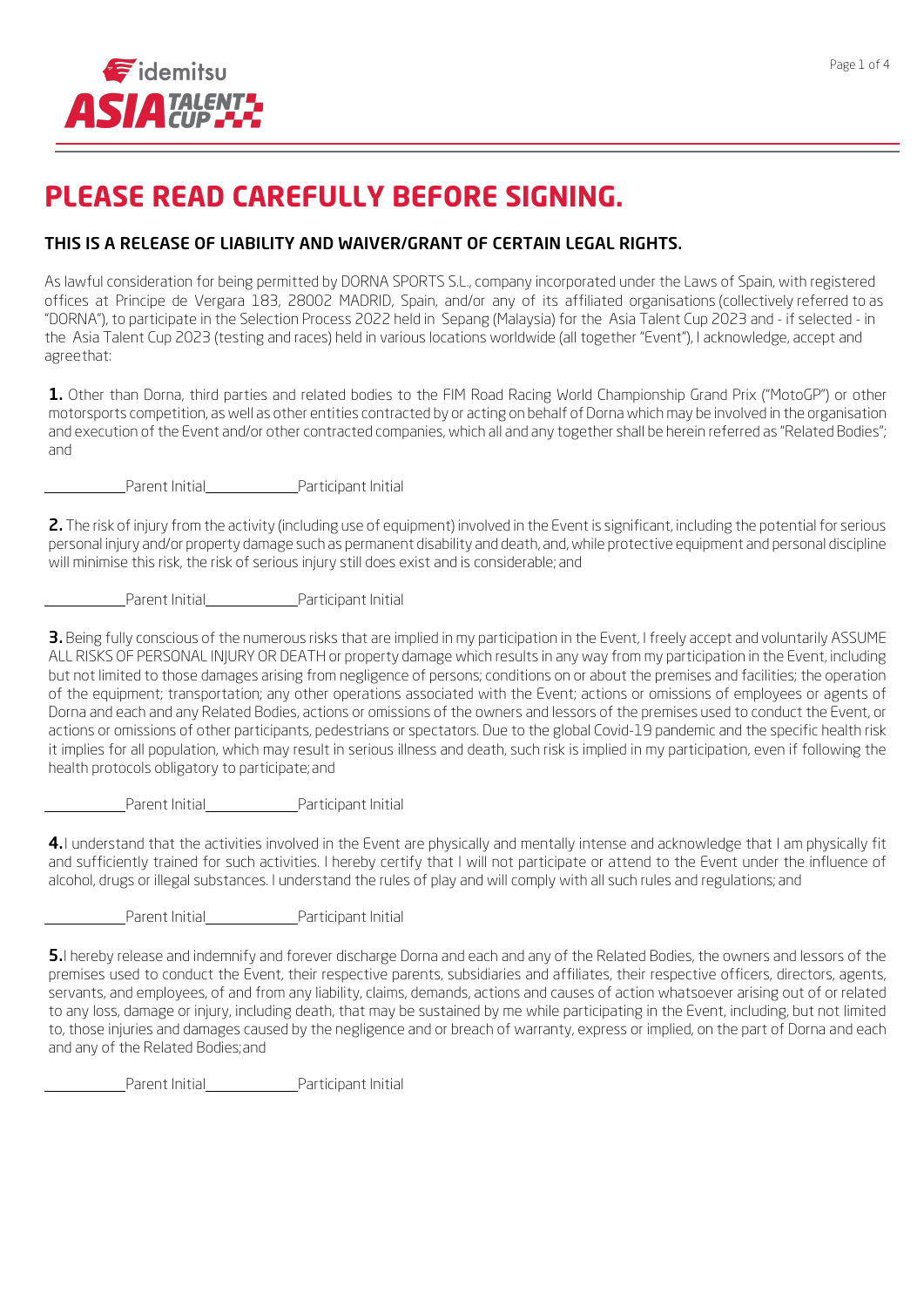

6. By execution of this release, Dorna and each and any of the Related Bodies and the owners and lessors of the premises used to conduct the Event shall be indemnified by me for any injury to other person(s) or property, which I may cause as a result of my participation in the Event; I expressly renounce to any demand or claim for liability arising out from any loss, damage, including the death, cost, expense, liability, proceeding, action, demand, claim howsoever and whenever caused, suffered or incurred by me as consequence of any act or accident due to or related with my participation in the Event, being all such parties released from any kind of liability. It being understood that this waiver of liability and actions to be taken pursuant to this paragraph are extended for express will of the Participant and their legal representatives, to his heirs successors, representatives or tutors and guardians in the events of death or disability of the participant; and

Parent Initial Participant Initial

7. I authorise any employee or agent of Dorna and each and any of the Related Bodies or the owners and lessors of the premises used to conduct the Event and/or its authorised personnel to call for medical care for me or to transport me to a medical facility or hospital if, in the opinion of such personnel, medical attention is needed. I agree that upon my transport to any such medical facility or hospital, Dorna and each and any of the Related Bodies and the owners and lessors of the premises used to conduct the Event shall not have any further responsibility for me. Further, I agree to pay all costs associated with such medical care and related transportation provided for me and shall indemnify and hold Dorna and each and any of the Related Bodies and the owners and lessors of the premises used to conduct the Event harmless of and from any liability or costs incurred therein; and

Parent Initial Participant Initial

8. I expressly give consent to Dorna and each and any of the Related Bodies, its agents and representatives, to disclose medical information related to my health and well-being in connection to my participation in the Event. I understand and expressly accept that disclosures to the media will be limited to the status of injuries and the ability to participate in athletic competition; and

Parent Initial Participant Initial

9.For good and valuable consideration which receipt is hereby acknowledged and agreed that Dorna shall have the full, unfettered right to: (a) refer to me, and to use my name, image, likeness, voice and biographical information in respect of all advertising, promotional and publicity material in connection with or relating to the Event; and (b) record and film and obtain copyright from my participation in the Event and/or in any related events (whether by audio or audio-visual means or howsoever) and take photographs of me during or in relation to the Event and/or in any related events, and (c) in each case use and exploit (in perpetuity and worldwide) such pictures, audio and/or audio-visual footage in respect of me and my participation in the Event, in any now known or in the future developed support or media any and all purposes , including commercial, advertising, promotional and publicitypurposes.

Parent Initial Participant Initial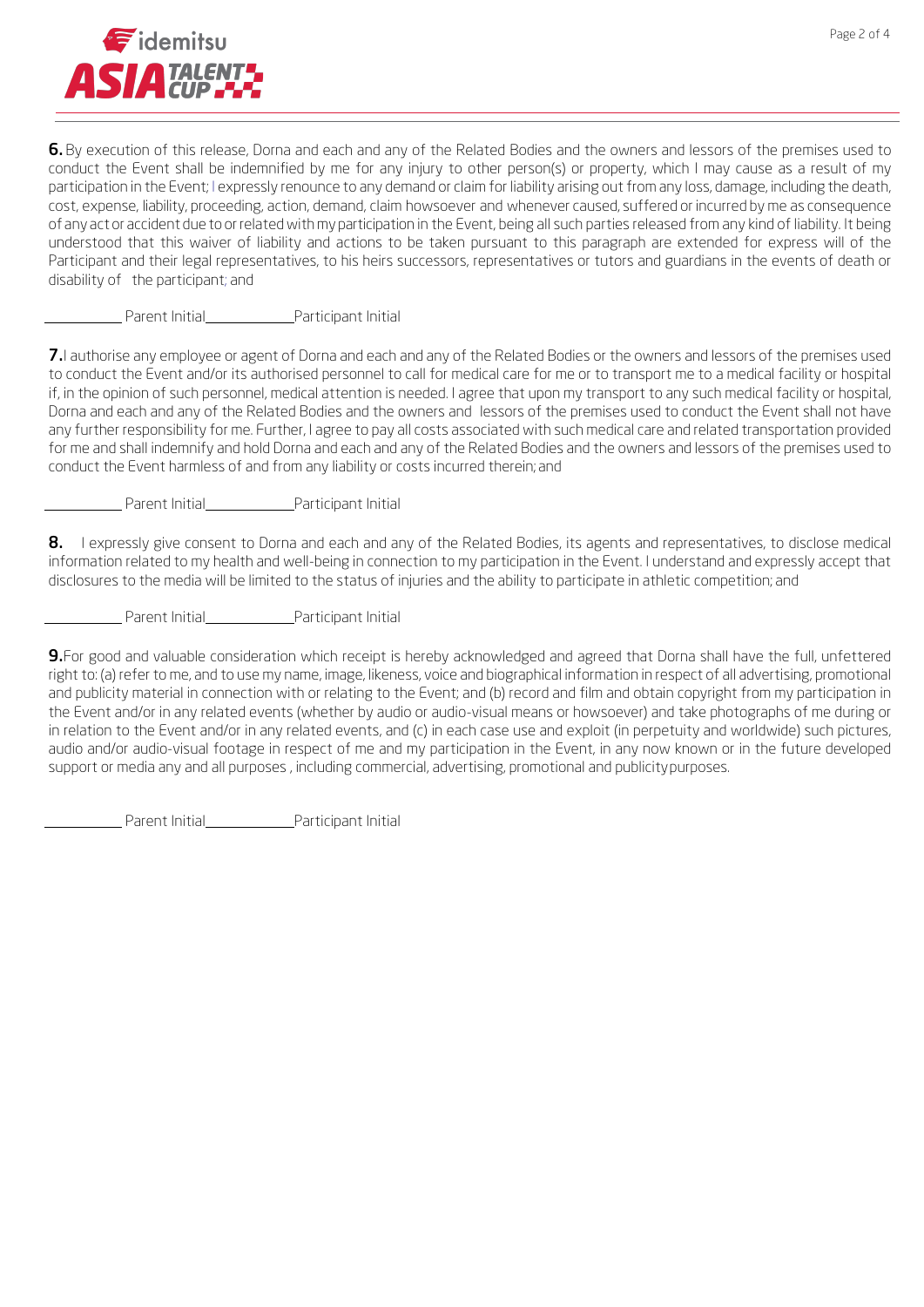

10. I agree that all images, photographs, recordings and all copyright in same taken and/or used by or on behalf of Dorna or any affiliated company are owned by Dorna. If I should receive any print, negative, tape or other copy thereof, I shall retain it for my personal use only, and shall not license or authorise its use by anyone else, for commercial or private purposes. I am aware that it is forbidden to use any photo images taken at and in connection to the Event for any other purpose than private use without prior permission of Dorna. I agree that I have no right of approval and no advertisement or other material need be submitted to me for any further approval. In addition, I confirm that I will not distribute such materials, images or pictures on any website (private or public), including social networks, send them by email, copy them onto other mediums for distribution or in any other way make them available to other persons. I further agree that Dorna or any affiliated company has the right to make modifications, derivative works, composites, variations and any other use it wishes of the materials mentioned in Paragraph 9 above and has no responsibility or liability to me for any such use or resulting publication and/or public communication of the materials mentioned in Paragraph 9 above. Nothing herein constitutes any obligation of or promise by Dorna or any affiliated company to make use of any materials; and

Parent Initial Participant Initial

|                |                     | 11. Lagree to comply with any health protocol required to attend the Event, that I will be informed, and sign the corresponding forms. |
|----------------|---------------------|----------------------------------------------------------------------------------------------------------------------------------------|
| Parent Initial | Participant Initial |                                                                                                                                        |

12. In the event that any section of this release, including all waivers and grants, is found to be unenforceable, the remaining terms shall be fully enforceable; and

Parent Initial Participant Initial

13. This release, including all waivers and grants, shall be binding to the fullest extent permitted by law; and

Parent Initial Participant Initial

14. This release, including all waivers and grants, shall be binding upon my assignees, surrogates, distributes, successors, heirs, next of kin, executors, personal representatives, and administrators and may be pled by Dorna and each and any of the Related Bodies and the owners and lessors of the premises used to conduct the Event as a complete bar and defence against any claim, demand, action or causes of action by or on behalf of myself; and

Parent Initial Participant Initial

15. That should I be selected to register in the Event, it shall be formalised only according itsrelevant registration in order to become effective. No liability will arise from lack of final formalisation in the Event, without prejudice of the cause, it being also understood that I hereby accept the results that Dorna and the Related Bodies may publish in relation to the Event.

Parent Initial Participant Initial

16. This Release of liability and Waiver/Grant of certain legal Rights, together with any and all documents signed in relation to my participation in the Event, including registration document to the Event, may be freely assigned or transferred (in whole or in part) by Dorna to any third party without my priorconsent.

Parent Initial Participant Initial

17. Dorna hereby informs that, for the purposes of this document, any personal details given will be stored and treated in a personal data file pertaining to Dorna in compliance with Spanish Law, including Regulation (EU) 2016/679, of the European Parliament and Council, dated as of 27 April 2016.

Parent Initial Participant Initial